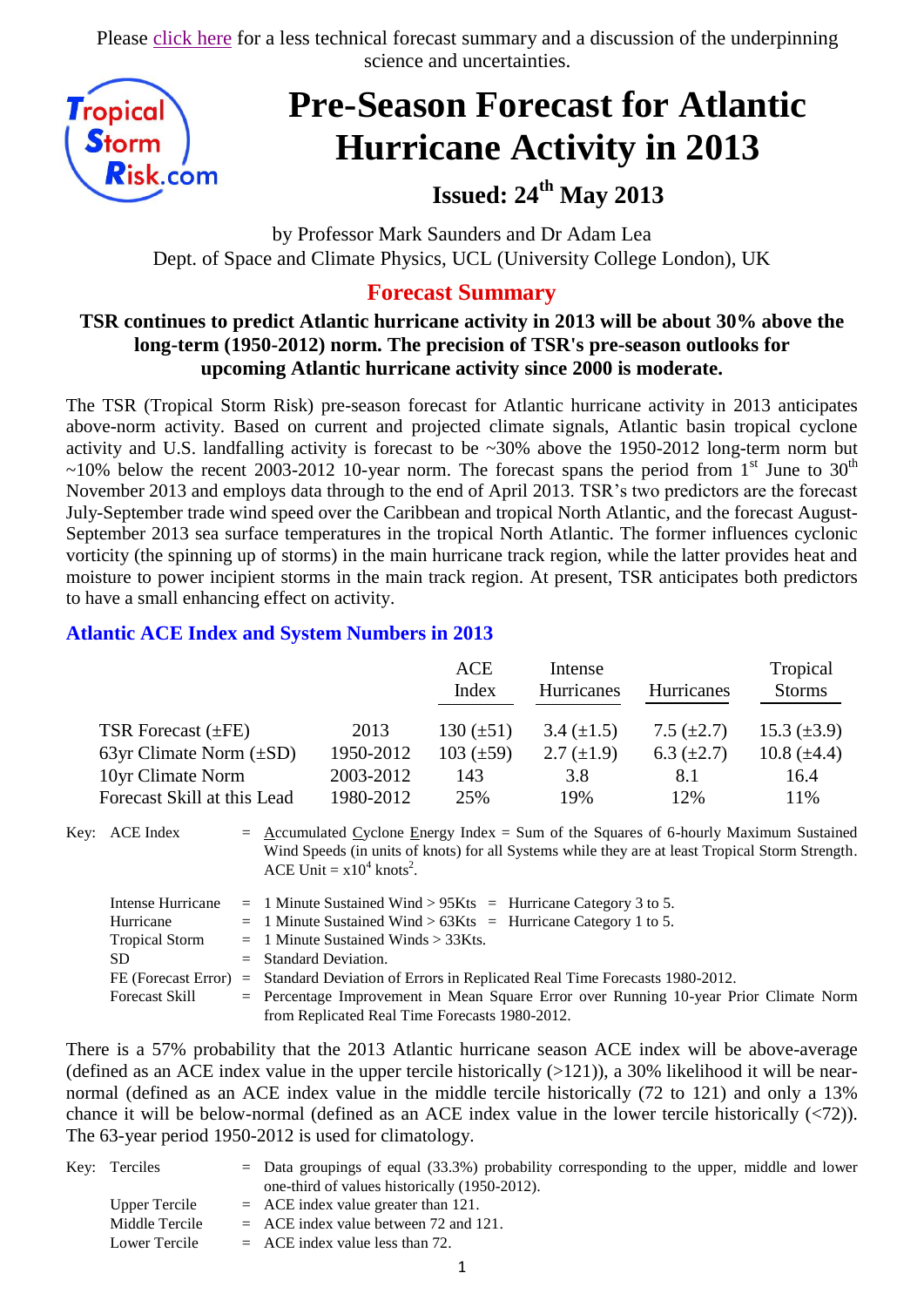#### **ACE Index & Numbers Forming in the MDR, Caribbean Sea and Gulf of Mexico in 2013**

|                              |           | ACE<br>Index   | Intense<br>Hurricanes | <b>Hurricanes</b> | Tropical<br><b>Storms</b> |
|------------------------------|-----------|----------------|-----------------------|-------------------|---------------------------|
| TSR Forecast $(\pm FE)$      | 2013      | 106 $(\pm 48)$ | 3.0 $(\pm 1.4)$       | 5.6 $(\pm 2.2)$   | $10.0 (\pm 3.0)$          |
| 63yr Climate Norm $(\pm SD)$ | 1950-2012 | 81 $(\pm 58)$  | 2.4 $(\pm 1.8)$       | 4.4 $(\pm 2.5)$   | 7.4 $(\pm 3.5)$           |
| Forecast Skill at this Lead  | 1980-2012 | 27%            | 26%                   | 27%               | 24%                       |

The Atlantic hurricane Main Development Region (MDR) is the region 10°N-20°N, 20°W-60°W between the Cape Verde Islands and the Caribbean Lesser Antilles. A storm is defined as having formed within this region if it reached at least tropical depression status while in the area.

There is a 58% probability that the 2013 Atlantic hurricane season ACE index will be above-average (defined as an ACE index value in the upper tercile historically (>96)), a 32% likelihood it will be nearnormal (defined as an ACE index value in the middle tercile historically (44 to 96) and only a 10% chance it will be below-normal (defined as an ACE index value in the lower tercile historically (<44)). The 63-year period 1950-2012 is used for climatology.

#### **USA Landfalling ACE Index and Numbers in 2013**

|                              |           | ACE               |                   | Tropical        |
|------------------------------|-----------|-------------------|-------------------|-----------------|
|                              |           | Index             | <b>Hurricanes</b> | <b>Storms</b>   |
| TSR Forecast $(\pm FE)$      | 2013      | $3.2 \ (\pm 2.0)$ | $2.0 \ (\pm 1.5)$ | 4.4 $(\pm 2.1)$ |
| 63yr Climate Norm $(\pm SD)$ | 1950-2012 | 2.4 $(\pm 2.2)$   | $1.5 \ (\pm 1.4)$ | 3.1 $(\pm 2.0)$ |
| 10yr Climate Norm            | 2003-2012 | 2.9               | 1.8               | 3.9             |
| Forecast Skill at this Lead  | 1980-2012 | 9%                | 12%               | 8%              |

| Key: ACE Index                           | $=$ Accumulated Cyclone Energy Index = Sum of the Squares of hourly Maximum<br>Sustained Wind Speeds (in units of knots) for all Systems while they are at least<br>Tropical Storm Strength and over the USA Mainland (reduced by a factor of 6).<br>ACE Unit = $x10^4$ knots <sup>2</sup> . |
|------------------------------------------|----------------------------------------------------------------------------------------------------------------------------------------------------------------------------------------------------------------------------------------------------------------------------------------------|
| Landfall Strike Category<br>USA Mainland | $=$ Maximum 1 Minute Sustained Wind of Storm Directly Striking Land.<br>$=$ Brownsville (Texas) to Maine                                                                                                                                                                                     |

USA landfalling intense hurricanes are not forecast since we have no skill at any lead.

There is a 63% probability that in 2013 the USA landfalling ACE index will be above average (defined as a USA ACE index value in the upper tercile historically (>2.54)), a 21% likelihood it will be near-normal (defined as a USA ACE index value in the middle tercile historically (1.15 to 2.54)) and a 16% chance it will be below-normal (defined as a USA ACE index value in the lower tercile historically  $(\langle 1.15 \rangle)$ ). The 63-year period 1950-2012 is used for climatology.

#### **Caribbean Lesser Antilles Landfalling Numbers in 2013**

|                              |           | ACE<br>Index    | Intense<br>Hurricanes | <b>Hurricanes</b> | Tropical<br><b>Storms</b> |
|------------------------------|-----------|-----------------|-----------------------|-------------------|---------------------------|
| TSR Forecast $(\pm FE)$      | 2013      | $1.8 (\pm 1.9)$ | $0.3~(\pm 0.4)$       | $0.6 (\pm 0.6)$   | $1.5 \ (\pm 1.0)$         |
| 63yr Climate Norm $(\pm SD)$ | 1950-2012 | 1.3 $(\pm 2.0)$ | $0.2 \ (\pm 0.5)$     | $0.5 \ (\pm 0.7)$ | 1.1 $(\pm 1.0)$           |
| 10yr Climate Norm            | 2003-2012 | 1.0             | 0.1                   | 0.5               | 1.3                       |
| Forecast Skill at this Lead  | 1980-2012 | 9%              | 4%                    | 20%               | 9%                        |
|                              |           |                 |                       |                   |                           |

Key: ACE Index  $=$  Accumulated Cyclone Energy Index = Sum of the Squares of hourly Maximum Sustained Wind Speeds (in units of knots) for all Systems while they are at least Tropical Storm Strength and over the USA Mainland (reduced by a factor of 6). ACE Unit =  $x10^4$  knots<sup>2</sup>.

|                 | Landfall Strike Category = Maximum 1 Minute Sustained Wind of Storm Directly Striking Land. |
|-----------------|---------------------------------------------------------------------------------------------|
| Lesser Antilles | $=$ Island Arc from Anguilla to Trinidad Inclusive.                                         |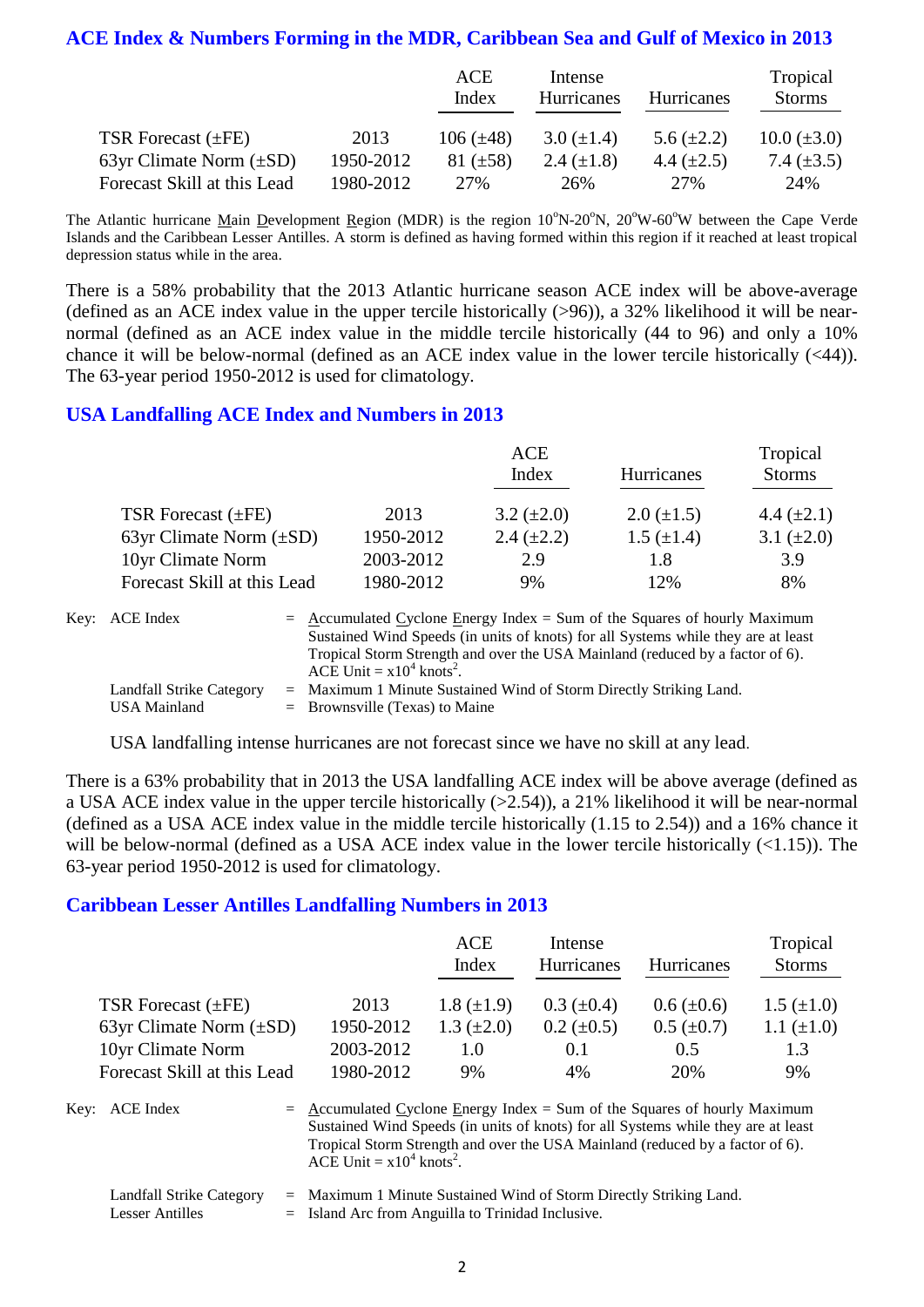#### **Key Predictors for 2013**

The key factors behind the TSR forecast for a near-average hurricane season in 2013 are the anticipated small enhancing effect of the July-September forecast trade wind at 925mb height over the Caribbean Sea and tropical North Atlantic region  $(7.5^{\circ}N - 17.5^{\circ}N, 30^{\circ}W - 100^{\circ}W)$ , and of August-September forecast sea surface temperature for the Atlantic MDR ( $10^{\circ}N - 20^{\circ}N$ ,  $20^{\circ}W - 60^{\circ}W$ ). The current forecasts for these predictors are  $0.30\pm0.79$  ms<sup>-1</sup> (up slightly from the April forecast value of  $0.26\pm0.84$  ms<sup>-1</sup>) weaker than normal (1980-2012 climatology) and  $0.14\pm0.26^{\circ}$ C warmer than normal (1980-2012 climatology) (similar to the April forecast value of  $0.15\pm0.28^{\circ}$ C warmer than normal). The July-September 2013 trade wind prediction is based on an expectation of neutral ENSO conditions in August-September 2013 as forecast by an in-house multi-ensemble extension of the Knaff and Landsea (1997) ENSO-CLIPER model (Lloyd-Hughes et al, 2004). The forecast skills for these predictors at this lead are 30% and 37% respectively. However, it should be stressed that forecast uncertainties remain in both these predictors at this lead.

#### **The Precision of Seasonal Hurricane Forecasts**

The figure below displays the seasonal forecast skill as a function of lead time for predicting the number of North Atlantic hurricanes. Skill is displayed for the most recent 10-year period 2003-2012 and is shown for three forecast centres: TSR, NOAA (National Oceanic and Atmospheric Administration) and CSU (Colorado State University). The TSR skills below differ from those on page 1 as the latter are computed for the 33-year period 1980-2012.

Forecast precision is assessed using the Mean Square Skill Score (MSSS) which is the percentage improvement in mean square error over a climatology forecast. Positive skill indicates that the model performs better than climatology, while a negative skill indicates that it performs worse than climatology. Two different climatologies are used: a fixed 50-year (1950-1999) climatology and a running prior 10 year climate norm.

It should be noted that NOAA does not issue seasonal hurricane outlooks before late May and that CSU stopped providing quantitative extended-range hurricane outlooks from the prior December in 2011. It is clear from the figure that there is little skill in forecasting the upcoming number of hurricanes from the previous December. Skill climbs slowly as the hurricane season approaches with good skill levels being achieved from early August. The precision of the TSR pre-season forecasts 2003-2012 is moderate and of similar quality to those issued by CSU and NOAA.



Month of Forecast Issue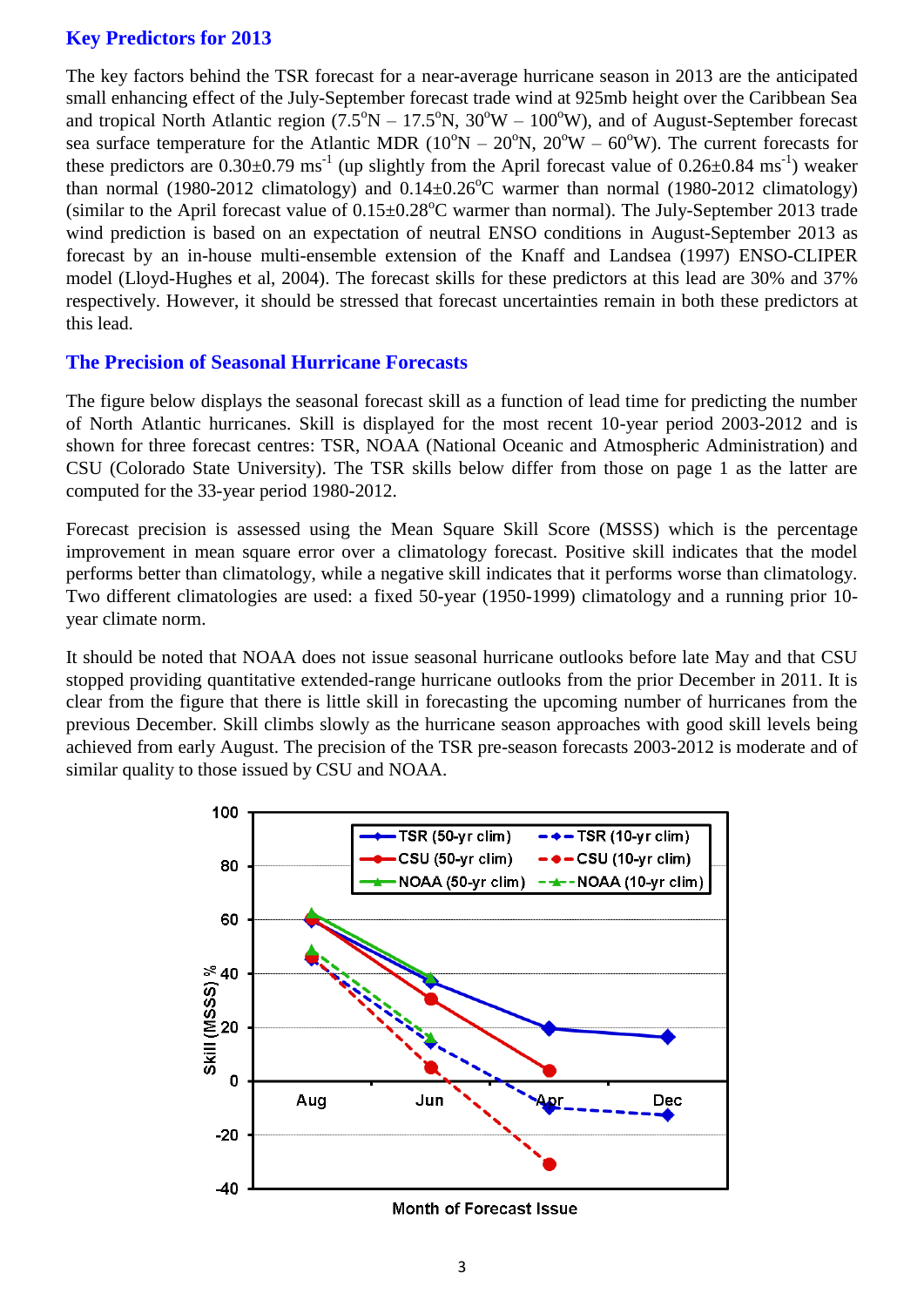#### **Further Information and Next Forecast**

Further information about TSR forecasts and verifications may be obtained from the TSR web site *http://www.tropicalstormrisk.com*. The next TSR forecast update for the 2013 Atlantic hurricane season will be issued on the  $4<sup>th</sup>$  June 2013.

#### **References**

- Knaff, J. A. and C. W. Landsea, An El Niño-Southern Oscillation Climatology and Persistence (CLIPER) Forecasting Scheme, *Wea. Forecasting*, **12**, 633-652, 1997.
- [Lloyd-Hughes, B., M. A. Saunders and P. Rockett, A consolidated CLIPER model for improved](http://www.tropicalstormrisk.com/docs/Lloyd-Hughesetal2004.pdf)  [August-September ENSO prediction skill,](http://www.tropicalstormrisk.com/docs/Lloyd-Hughesetal2004.pdf) *Wea. Forecasting*, **19**, 1089-1105, 2004.

#### **Appendix – Predictions from Previous Months**

#### **1. Atlantic ACE Index and System Numbers**

| <b>Atlantic ACE Index and System Numbers 2013</b> |             |                     |                                    |                 |                       |  |  |
|---------------------------------------------------|-------------|---------------------|------------------------------------|-----------------|-----------------------|--|--|
|                                                   |             | <b>ACE</b><br>Index | Named<br>Tropical<br><b>Storms</b> | Hurricanes      | Intense<br>Hurricanes |  |  |
| Average Number $(\pm SD)$ (1950-2012)             |             | 103 $(\pm 59)$      | $10.8 (\pm 4.4)$                   | 6.3 $(\pm 2.7)$ | $2.7 \ (\pm 1.9)$     |  |  |
| Average Number (2003-2012)                        |             | 143                 | 16.4                               | 8.1             | 3.8                   |  |  |
|                                                   | 24 May 2013 | 130 $(\pm 51)$      | 15.3 $(\pm 3.9)$                   | 7.5 $(\pm 2.7)$ | 3.4 $(\pm 1.5)$       |  |  |
| TSR Forecasts $(\pm SD)$                          | 5 Apr 2013  | 131 $(\pm 55)$      | $15.2 (\pm 4.1)$                   | 7.5 $(\pm 2.8)$ | 3.4 $(\pm 1.6)$       |  |  |
|                                                   | 5 Dec 2012  | 134 $(\pm 56)$      | 15.4 $(\pm 4.3)$                   | 7.7 $(\pm 2.9)$ | 3.4 $(\pm 1.6)$       |  |  |
| <b>CSU</b> Forecast                               | 10 Apr 2013 | 165                 | 18                                 | 9               | 4                     |  |  |
| <b>NOAA Forecast</b>                              | 23 May 2013 | 111-190             | $13 - 20$                          | $7 - 11$        | $3-6$                 |  |  |
| UK Met Office<br>Forecast                         | 15 May 2013 | 130 $(\pm 54)$      | 14 $(\pm 4)$                       | $9(\pm 5)$      |                       |  |  |
| Institute of<br>Meteorology, Cuba                 | 4 May 2013  |                     | 17                                 | 9               |                       |  |  |

#### **2. MDR, Caribbean Sea and Gulf of Mexico ACE Index and Numbers**

| <b>MDR, Caribbean Sea and Gulf of Mexico ACE Index and Numbers 2013</b> |             |                     |                                    |                 |                       |  |  |
|-------------------------------------------------------------------------|-------------|---------------------|------------------------------------|-----------------|-----------------------|--|--|
|                                                                         |             | <b>ACE</b><br>Index | Named<br>Tropical<br><b>Storms</b> | Hurricanes      | Intense<br>Hurricanes |  |  |
| Average Number $(\pm SD)$ (1950-2012)                                   |             | 81 $(\pm 58)$       | 7.4 $(\pm 3.5)$                    | 4.4 $(\pm 2.5)$ | 2.4 $(\pm 1.8)$       |  |  |
| Average Number (2003-2012)                                              |             | 119                 | 11.1                               | 6.2             | 3.4                   |  |  |
| TSR Forecast $(\pm SD)$                                                 | 24 May 2013 | $106 (\pm 48)$      | $10.0 (\pm 3.0)$                   | 5.6 $(\pm 2.2)$ | 3.0 $(\pm 1.4)$       |  |  |
|                                                                         | 5 Apr 2013  | 72 $(\pm 52)$       | 7.4 $(\pm 3.3)$                    | 3.9 $(\pm 2.4)$ | 2.3 $(\pm 1.5)$       |  |  |